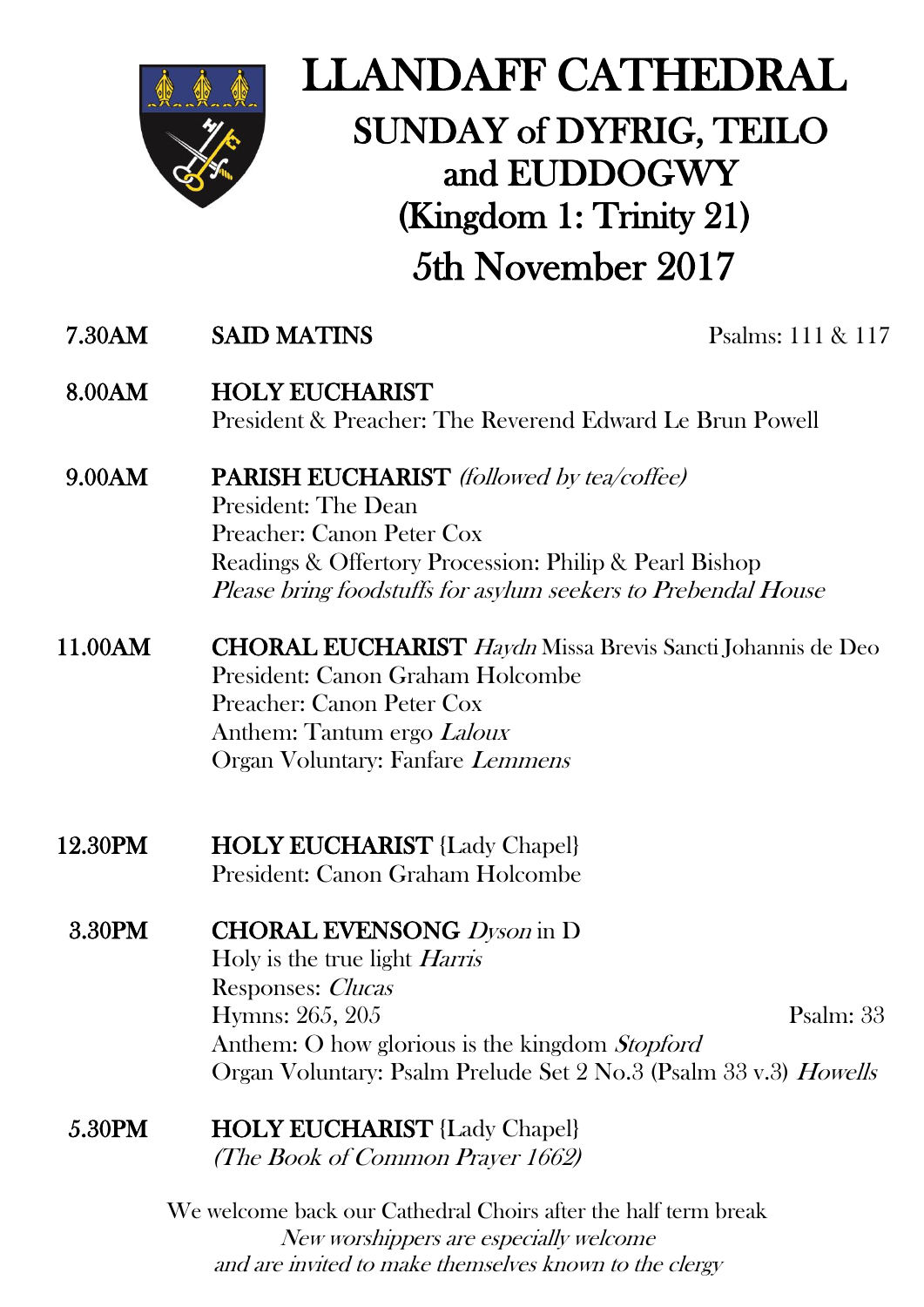#### Sunday 5 November 2017: SUNDAY OF DYFRIG, TEILO & EUDDOGWY (Kingdom 1: Trinity 21)

#### **Collect**

Almighty and eternal God, you have kindled the flame of love in the hearts of the saints: grant to us the same faith and power of love, that, as we rejoice in their triumphs, we may be sustained by their example and fellowship; through Jesus Christ your Son our Lord, to whom with you and the Holy Spirit, be the kingdom, the power and the glory, for ever and ever. Amen.

## A reading from the Book of the Prophet Micah  $\blacksquare$  Micah 3. 5 – 12

Thus says the Lord concerning the prophets who lead my people astray, who cry 'Peace' when they have something to eat, but declare war against those who put nothing into their mouths. Therefore it shall be night to you, without vision and darkness to you, without revelation. The sun shall go down upon the prophets, and the day shall be black over them; the seers shall be disgraced, and the diviners put to shame; they shall all cover their lips, for there is no answer from God. But as for me, I am filled with power, with the spirit of the Lord, and with justice and might, to declare to Jacob his transgression and to Israel his sin.

Hear this, you rulers of the house of Jacob and chiefs of the house of Israel, who abhor justice and pervert all equity, who build Zion with blood and Jerusalem with wrong! Its rulers give judgement for a bribe, its priests teach for a price, its prophets give oracles for money; yet they lean upon the Lord and say, 'Surely the Lord is with us! No harm shall come upon us.' Therefore because of you Zion shall be ploughed as a field; Jerusalem shall become a heap of ruins, and the mountain of the house a wooded height.

This is the word of the Lord. Thanks be to God.

## Psalm 43

1 Give judgement for me O God, and defend my cause against the ungodly people: O deliver me from the deceitful and wicked man. 2 For thou art the God of my strength, why hast thou put me from thee: and why go I so heavily, while the enemy oppresseth me? 3 O send out thy light and thy truth, that they may lead me: and bring me unto thy holy hill and to thy dwelling, 4 That I may go unto the altar of God, even unto the God of my joy and gladness: and upon the harp will I give thanks unto thee, O God my God. 5 Why art thou so full of heaviness O my soul: and why art thou so disquieted with in me? 6 O put thy trust in God: for I will yet give him thanks, who is the help of my countenance, and my God.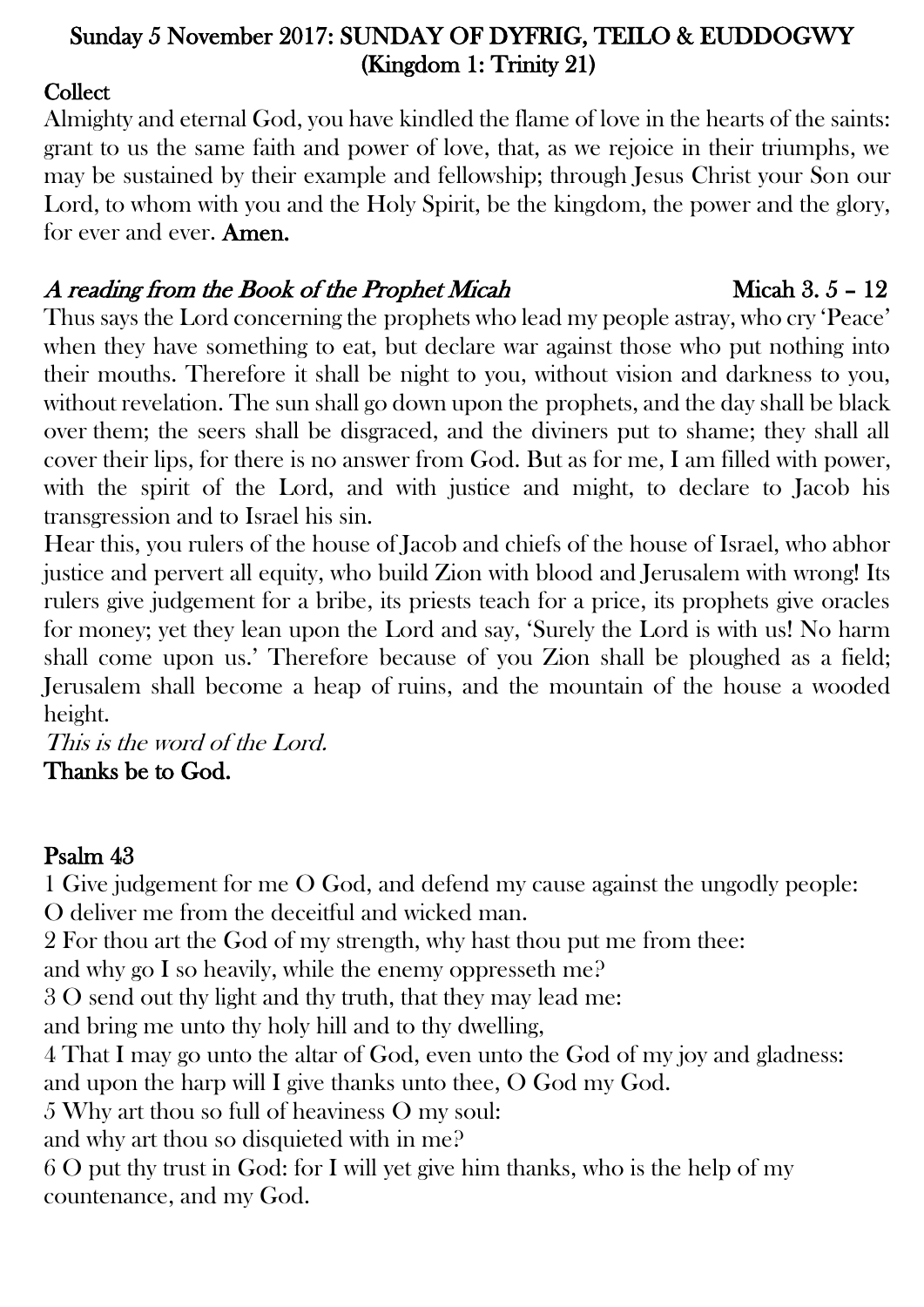#### A reading from Paul's First Letter to the Thessalonians 1 Thessalonians 2.9 - 13

You remember our labour and toil, brothers and sisters; we worked night and day, so that we might not burden any of you while we proclaimed to you the gospel of God. You are witnesses, and God also, how pure, upright, and blameless our conduct was towards you believers. As you know, we dealt with each one of you like a father with his children, urging and encouraging you and pleading that you should lead a life worthy of God, who calls you into his own kingdom and glory.

We also constantly give thanks to God for this, that when you received the word of God that you heard from us, you accepted it not as a human word but as what it really is, God's word, which is also at work in you believers.

This is the word of the Lord. Thanks be to God.

#### Listen to the Gospel of Christ according to Saint Matthew. Matthew 24. 1 - 14 Glory to you, O Lord.

As Jesus came out of the temple and was going away, his disciples came to point out to him the buildings of the temple. Then he asked them, 'You see all these, do you not? Truly I tell you, not one stone will be left here upon another; all will be thrown down.' When he was sitting on the Mount of Olives, the disciples came to him privately, saying, 'Tell us, when will this be, and what will be the sign of your coming and of the end of the age?' Jesus answered them, 'Beware that no one leads you astray. For many will come in my name, saying, "I am the Messiah!" and they will lead many astray. And you will hear of wars and rumours of wars; see that you are not alarmed; for this must take place, but the end is not yet. For nation will rise against nation, and kingdom against kingdom, and there will be famines and earthquakes in various places: all this is but the beginning of the birth pangs.'

'Then they will hand you over to be tortured and will put you to death, and you will be hated by all nations because of my name. Then many will fall away, and they will betray one another and hate one another. And many false prophets will arise and lead many astray. And because of the increase of lawlessness, the love of many will grow cold. But anyone who endures to the end will be saved. And this good news of the kingdom will be proclaimed throughout the world, as a testimony to all the nations; and then the end will come.'

This is the Gospel of the Lord. Praise to you, O Christ.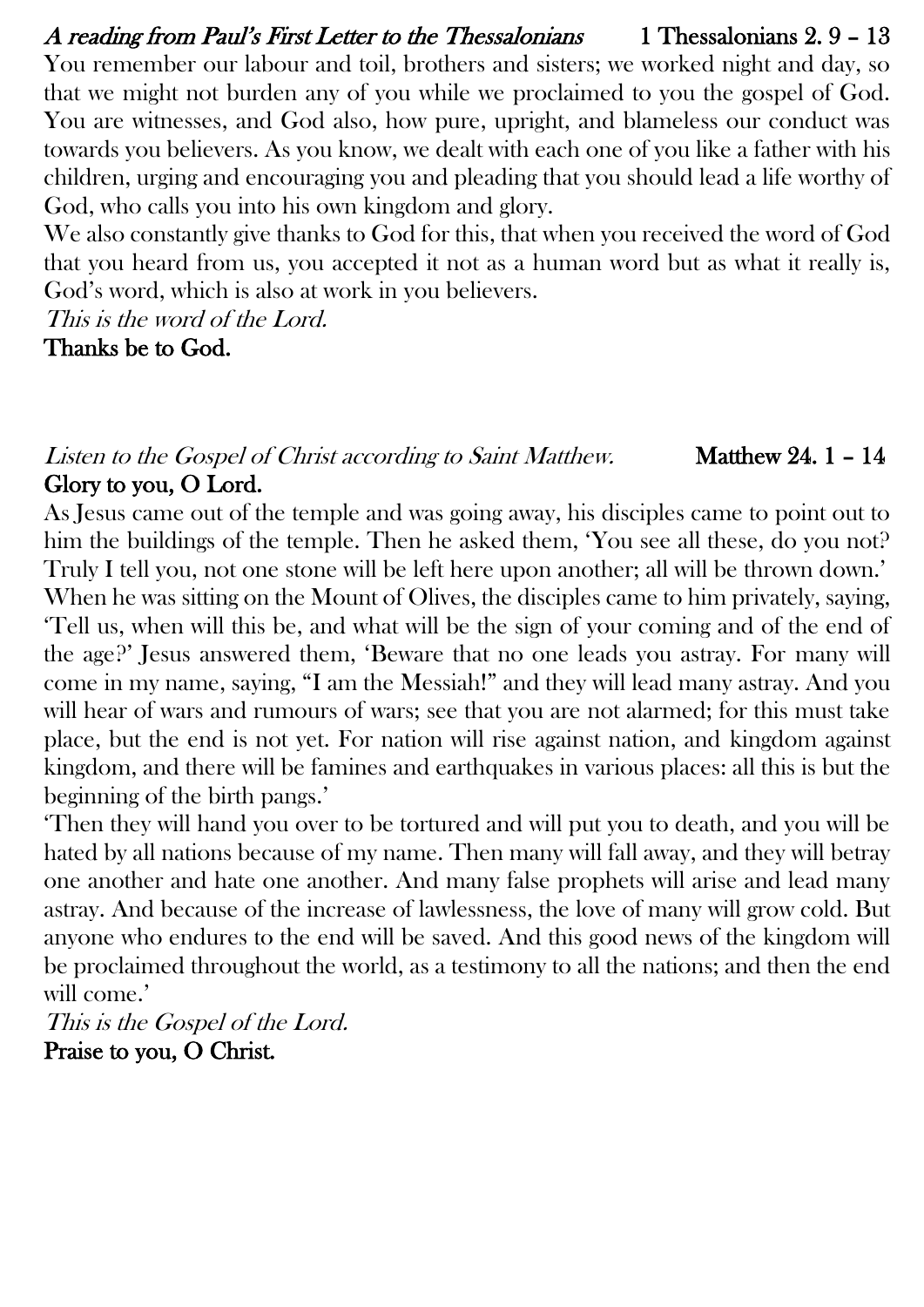## HYMNS AT THE 11AM CHORAL EUCHARIST

## THE PROCESSIONAL HYMN

'The kingdom is upon you!' the voice of Jesus cries, fulfilling with its message the wisdom of the wise; it lightens with fresh insight the striving human mind, creating new dimensions of purpose for mankind.

'God's kingdom is upon you!' the message sounds today, it summons every pilgrim to take the questing way, with eyes intent on Jesus, our leader and our friend, who trod faith's road before us, and trod it to the end.

The kingdom is upon us! Stirred by the Spirit's breath, we glory in its freedom from emptiness and death; we celebrate its purpose, its mission and its goal, alive with the conviction that Christ can make us whole.

Words: Robert Andrew Willis (b.1947) Music: WOLVERCOTE William Harold Ferguson (1874-1950)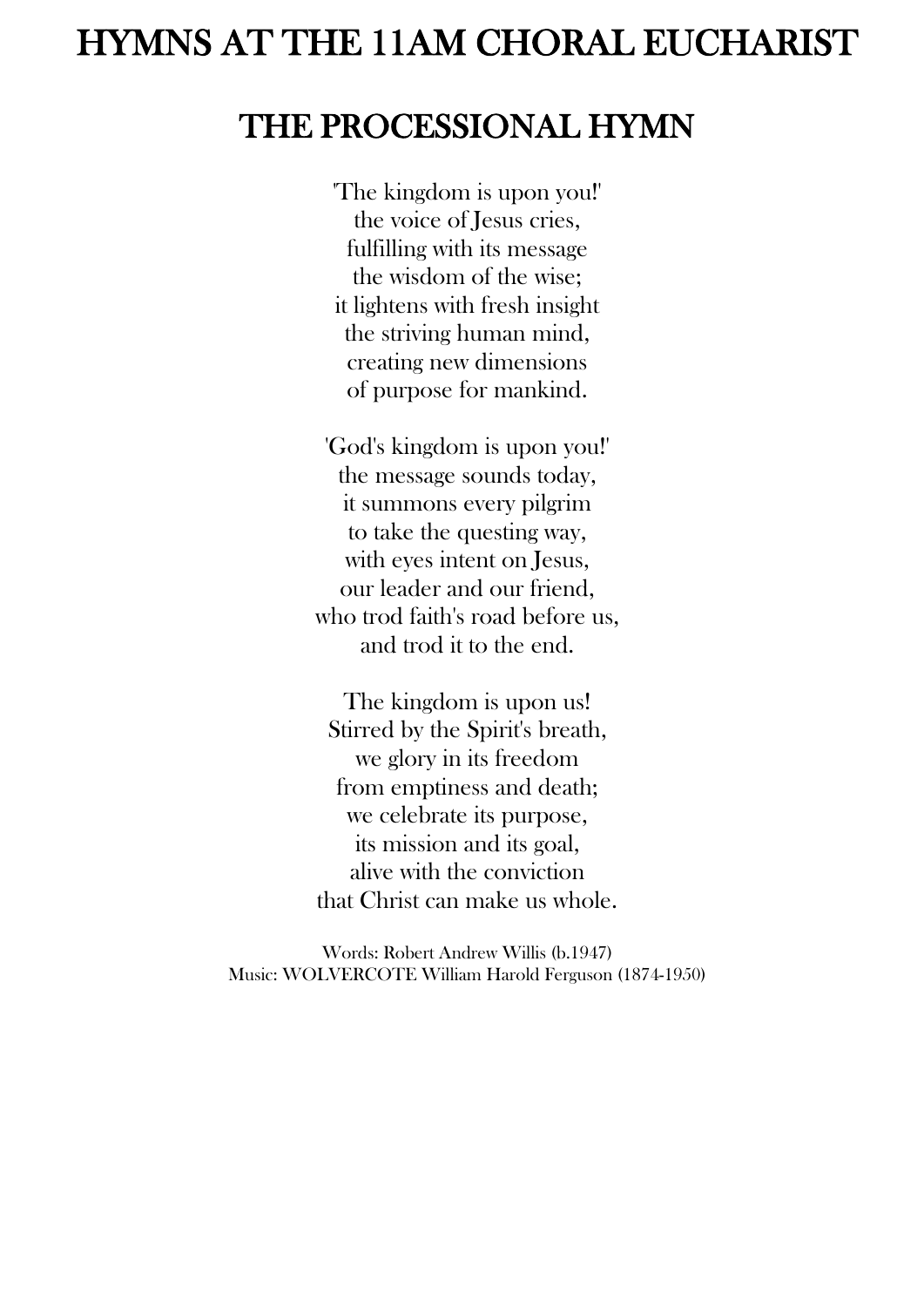## OFFERTORY HYMN

Brother, sister, let me serve you; let me be as Christ to you; pray that I may have the grace to let you be my servant too.

We are pilgrims on a journey, and companions on the road; we are here to help each other walk the mile and bear the load.

I will hold the Christlight for you in the nighttime of your fear; I will hold my hand out to you, speak the peace you long to hear.

I wil weep when you are weeping; when you laugh I'll laugh with you; I will share your joy and sorrow, till we've seen this journey through.

When we sing to God in heaven, we shall find such harmony, born of all we've known together of Christ's love and agony.

Brother, sister, let me serve you; let me be as Christ to you; pray thatl may have the grace to let you be my servant too.

Words: Richard A. M. Gillard (b.1953) Music: SERVANT SONG Melody by Richard A. M. Gillard (b.1953) arranged by Betty Pulkingham (b.1928)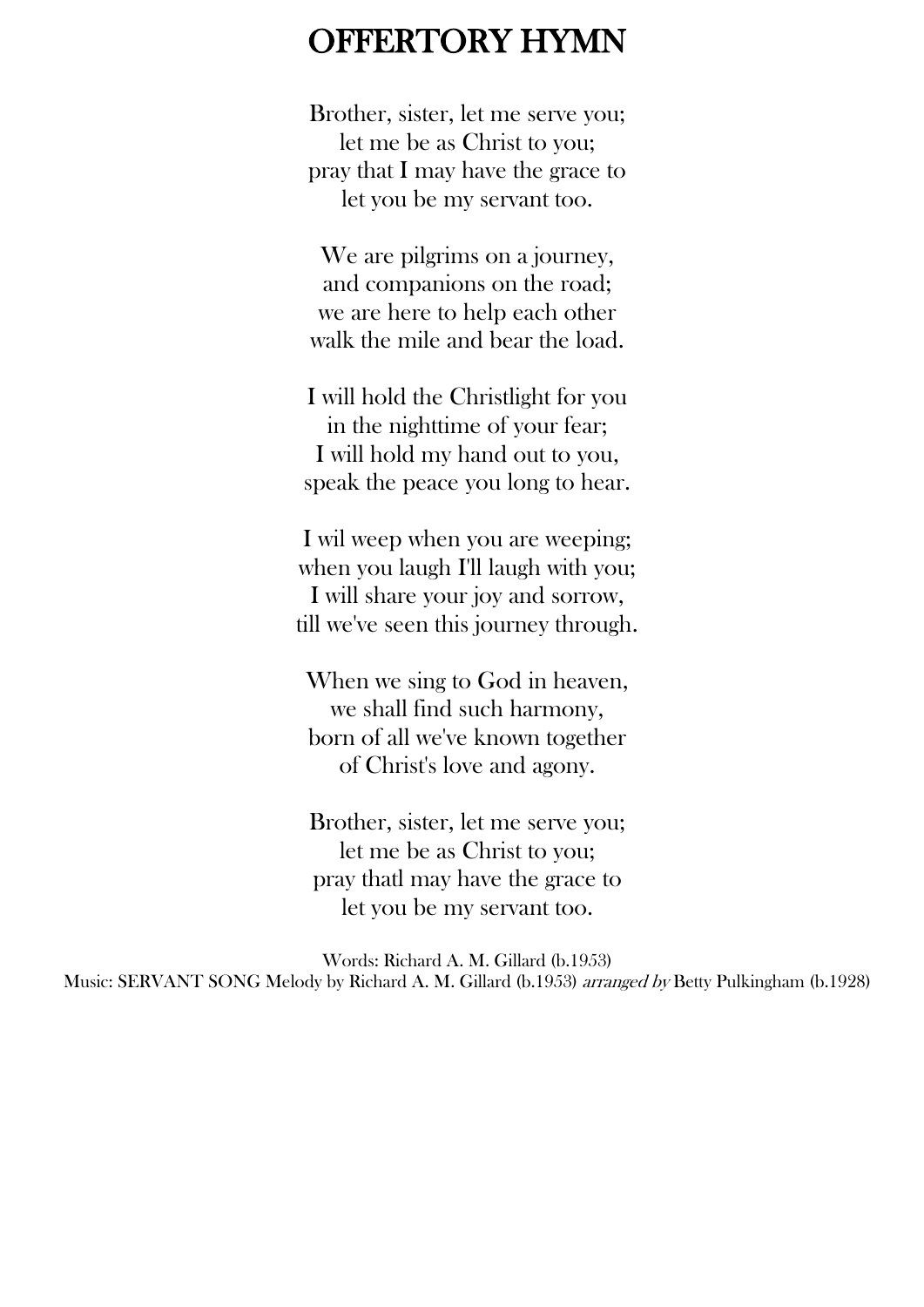## POST COMMUNION HYMN

Judge eternal, throned in splendour, Lord of lords, and King of kings, with thy living fire of judgement purge this realm of bitter things; solace all its wide dominion with the healing of thy wings.

Still the weary folk are pining for the hour that brings release; and the city's crowded clangour cries aloud for sin to cease; and the homesteads and the woodlands plead in silence for their peace.

Crown, O God, thine own endeavour; cleave our darkness with thy sword, feed the faithless and the hungry with the richness of thy word; cleanse the body of this nation through the glory of the Lord.

Words: Henry Scott Holland (1847-1918) Music: RHUDDLAN Musical Relicks of Welsh Bards (1794)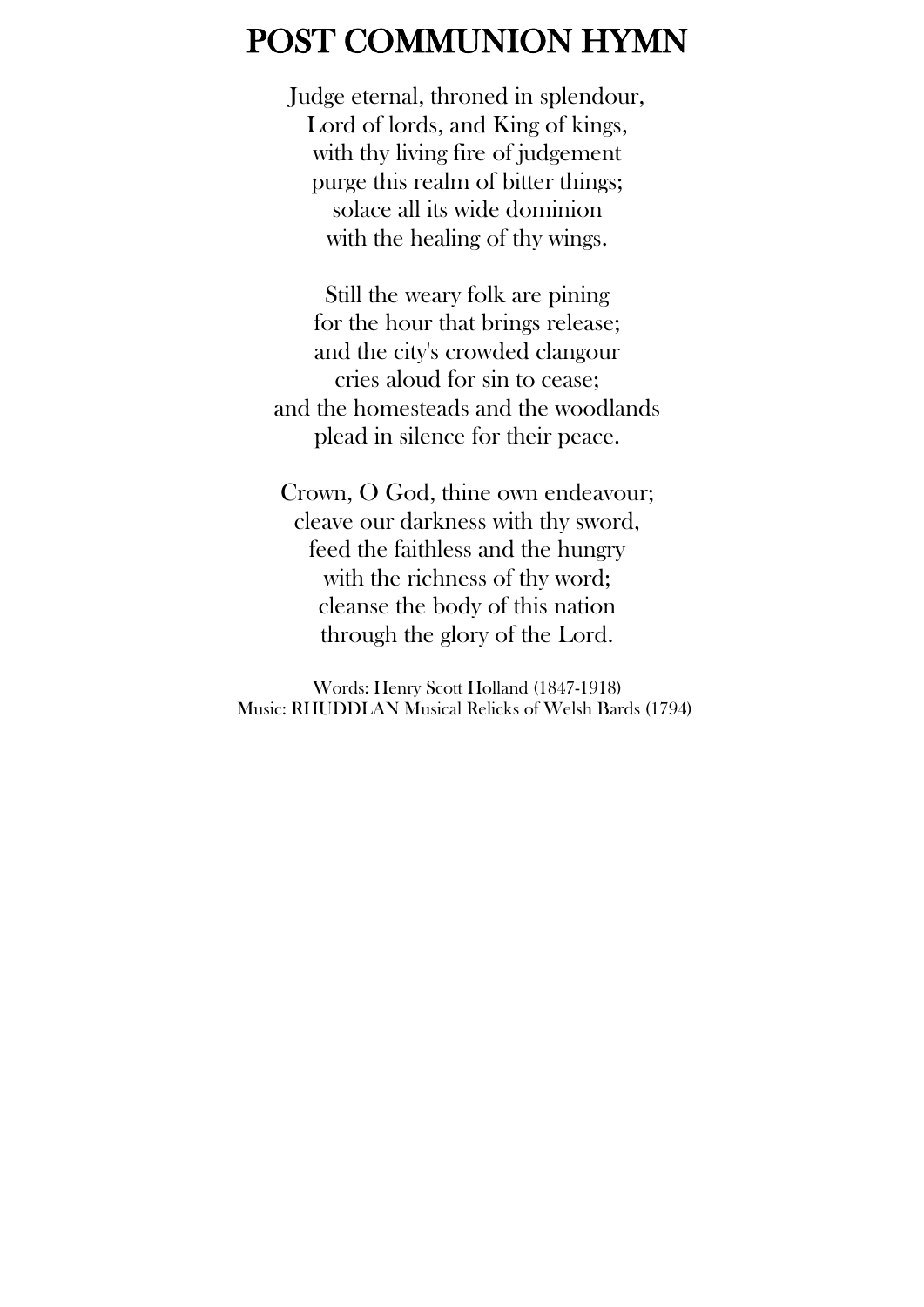## SERVICES THIS WEEK

|                                  | <b>Holy Eucharist</b>                   | Evensong                |
|----------------------------------|-----------------------------------------|-------------------------|
| Monday<br><b>Illtud</b>          | 9.30am                                  | $5.15 \text{pm}$ (said) |
| Tuesday<br><b>Richard Davies</b> | 9.30am Yr Offeren<br>12 <sub>noon</sub> | $5.15 \text{pm}$ (sung) |
| Wednesday<br>The Saints of Wales | 9.30am                                  | $5.15 \text{pm}$ (sung) |
| <b>Thursday</b>                  | 10.00am Yr Offeren<br>11.00am           | $5.15 \text{pm}$ (sung) |
| Friday<br>Leo                    | 9.30am                                  | $5.15 \text{pm}$ (sung) |
| Saturday<br>Martin of Tours      | 9.30am                                  | $5.15 \text{pm}$ (said) |

## WEEKLY PRAYER INTENTIONS

| Sunday:    | Diocese of Toungoo (Myanmar)                                                                                         |  |  |
|------------|----------------------------------------------------------------------------------------------------------------------|--|--|
|            | Llantrisant: Canon Viv Parkinson                                                                                     |  |  |
| Monday:    | Diocese of Trichy - Tanjore (South India)<br>Llantwit Fardre: The Rev'd Philip Gullidge                              |  |  |
| Tuesday:   | Diocese of Trinidad & Tobago (West Indies)<br>Deanery of Rhondda & Area Dean: The Rev'd Haydn England-Simon          |  |  |
| Wednesday: | Diocese of Peterborough (Canterbury, England)<br>Department of World Mission & Officer: The Rev'd Christopher Reaney |  |  |
| Thursday:  | Diocese of Tuam, Killala & Achonry (Ireland)<br>Dinas & Penygraig: The appointment of a Parish Priest                |  |  |
| Friday:    | Diocese of Twik East (South Sudan)<br>Pen Rhondda Fawr: The Rev'd Philip Leyshon                                     |  |  |
| Saturday:  | Diocese of Udi (Enugu, Nigeria)<br>Tonypandy w Clydach Vale & Williamstown:<br>Licenced Reader Barbara Thomas        |  |  |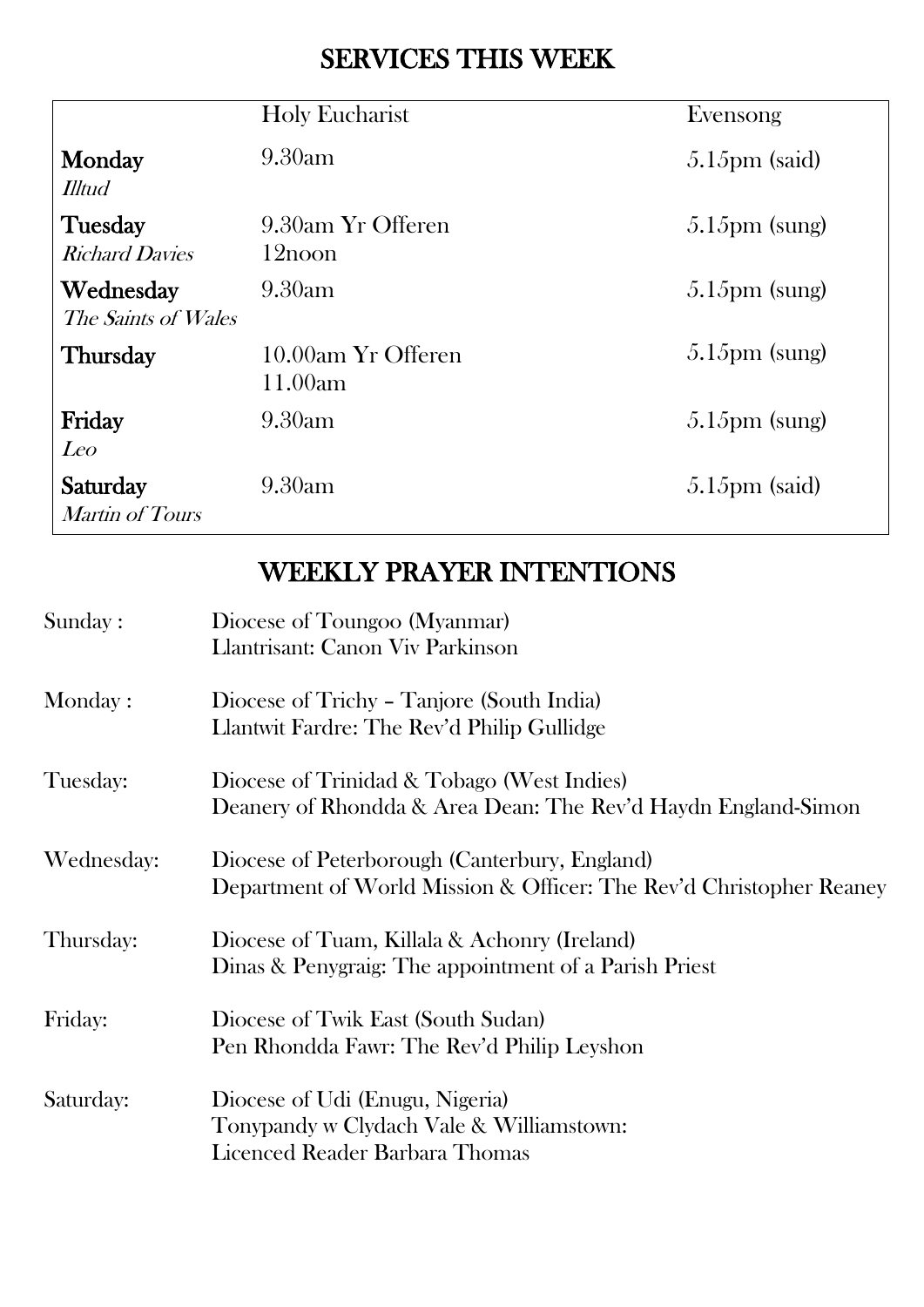## Those Who Have Asked For Prayer

Stephen Williams, Jean Howells, Diane Jones, Susan Evans, Howard Bartlett, Fr Roger Dixon, Rachael Bland, Sheila Davies, Marina Arulanandam, Archie Conway-Gardner, Ramsay Withers

## The Longterm Sick & Housebound, among them:

Mary Wines, Natalie Doreen Evans, Morley Lewis, Audrey Lisk, Alun Brunt, Ruth Phelps, Sid Baldwin, Tania Shankland, John Brewster, Fred Mudge,Tom Bailey, Sue Gaunts, Dafydd Hughes, Pat Williams

## THE DEPARTED

|              | <i>Recently departed:</i> Annie May Burford, Sir Christopher Pitchford, |
|--------------|-------------------------------------------------------------------------|
|              | Jean MacKenzie                                                          |
| Year's mind: |                                                                         |
|              | Doris Meriel James, whose anniversary of death falls at this time       |
| 0.5 November | Cora May Sage, Philip Richard Bevan, John Emrys Morris                  |
| 06 November  | Harry Williams                                                          |
| 07 November  | Winifred Mary Light, Dorothy Joyce Waldron, Joan Baird                  |
| 08 November  | <b>Graham Winter Lewis</b>                                              |
| 09 November  | Barbara Elizabeth Twining, Dorothy Crowther                             |
| 10 November  | Dorothy May Parry, Selina Hunt, Dorothy May Thorne                      |
| 11 November  | David Watkins                                                           |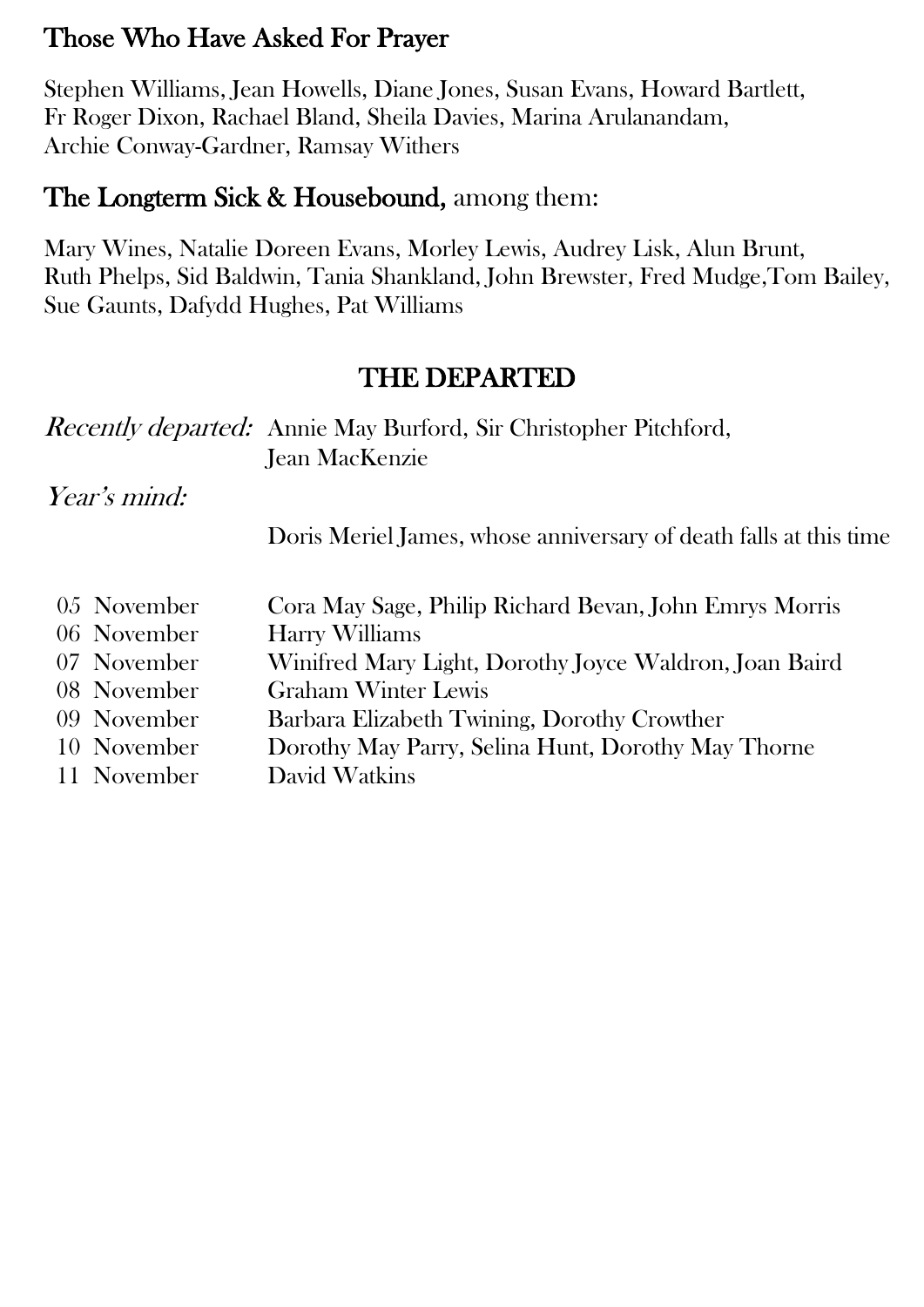## DURING THE WEEK

| Tuesday $7th$             | 9.30am Linen & Vestment                |
|---------------------------|----------------------------------------|
| Friday $10th$             | 10.45pm Armistice Service on the Green |
| Saturday $11^{\text{th}}$ | 2.00pm Lives of the Saints Exhibition  |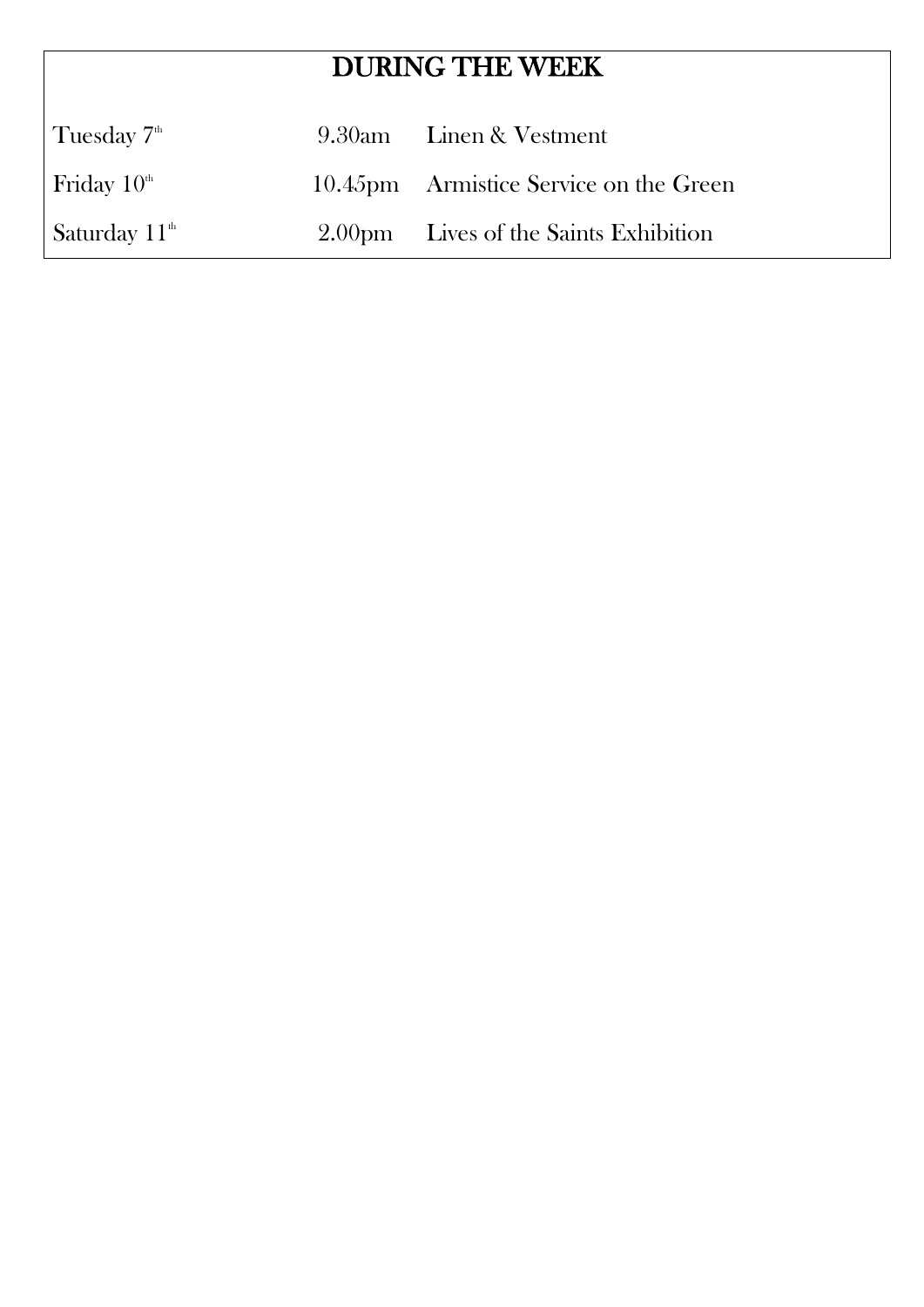## ADVANCE NOTICES

Giving to the Cathedral by Direct Debit: A number of people have asked me whether or not, in setting up a direct debit to the Church in Wales for the benefit of the Cathedral, we actually receive it in full. The Representative Body of the Church in Wales, set up a scheme on behalf of the Churches in order to help with the administration of the scheme and to claim Gift Aid for those who pay tax. Donations are taken by the Church in Wales, but the full amount of your gift reaches us, plus the Gift Aid. As long as you nominate the Cathedral on the form, we claim the full amount you've chosen to give. So, for example, if you chose to give £100 a month, we receive £100 and furthermore, if you have gift aided your donation the amount we receive is £125. Many thanks, The Dean.

Llandaff Parish Mothers' Union: There are two meetings this month, before our branch trip to Bath on Thursday 30th November. Please notify Barbara Treharne if you would like to join us on this trip, payment of £14 is due to be paid to Barbara now please. At the next two meetings, Annual Subscriptions of £17 will be collected, please pay Sheila Jones. Monday 6th November we have Pat Turner as our guest Speaker. A reminder for committee members, there will be a committee meeting at 12.15pm preceding this meeting. Visitors and prospective members are very welcome to attend any of our meetings starting at 2.15pm in The Parish Hall.

Day Trip to Bath: The Mothers' Union is arranging a day trip to Bath on Thurs. 3oth.November.The "en suite" coach leaves the Green @ 9.30am .We return home @ approx.4.30pm.The cost of the coach is £14.to include gratuities.Should anyone be interested in joining us please contact Enid Evans 01446781240 or Barbara Treharne 20564655.

The Saints of Llandaff Saturday 11 November 2017: Prebendal House, Llandaff Cathedral Since 2013, a team based at the University of Wales Centre for Advanced Welsh and Celtic Studies in Aberystwyth has been editing and translating medieval Welsh poetry addressed to saints in Wales and the Lives of Welsh saints. A second phase of the project, in collaboration with the University of Cambridge, is working on new editions and translations of Latin Lives of Welsh saints, including the saints' Lives found in the twelfth century book of Llandaff, which include traditions about Dyfrig (Dubricius), Teilo and Euddogwy, who were adopted as patrons of Llandaff Cathedral. Members of the project team will be giving talks about these saints in the afternoon of 11 November in Prebendal House, Llandaff. There is no charge for the talks, which will begin at 2.00, but if you would like to come please let the organisers know by contacting: [seintiau@cymru.ac.uk.](mailto:seintiau@cymru.ac.uk) There will also be an exhibition about saints in Wales on display in the cathedral for those who want to find out more about the work of the project in their own time. One of the talks will be held in the cathedral, looking at some of the images of saints in sculpture and stained glass.

Speakers: Professor Paul Russell and Dr Ben Guy (University of Cambridge) Dr David Parsons and Dr Martin Crampin (University of Wales Centre for Advanced Welsh and Celtic Studies)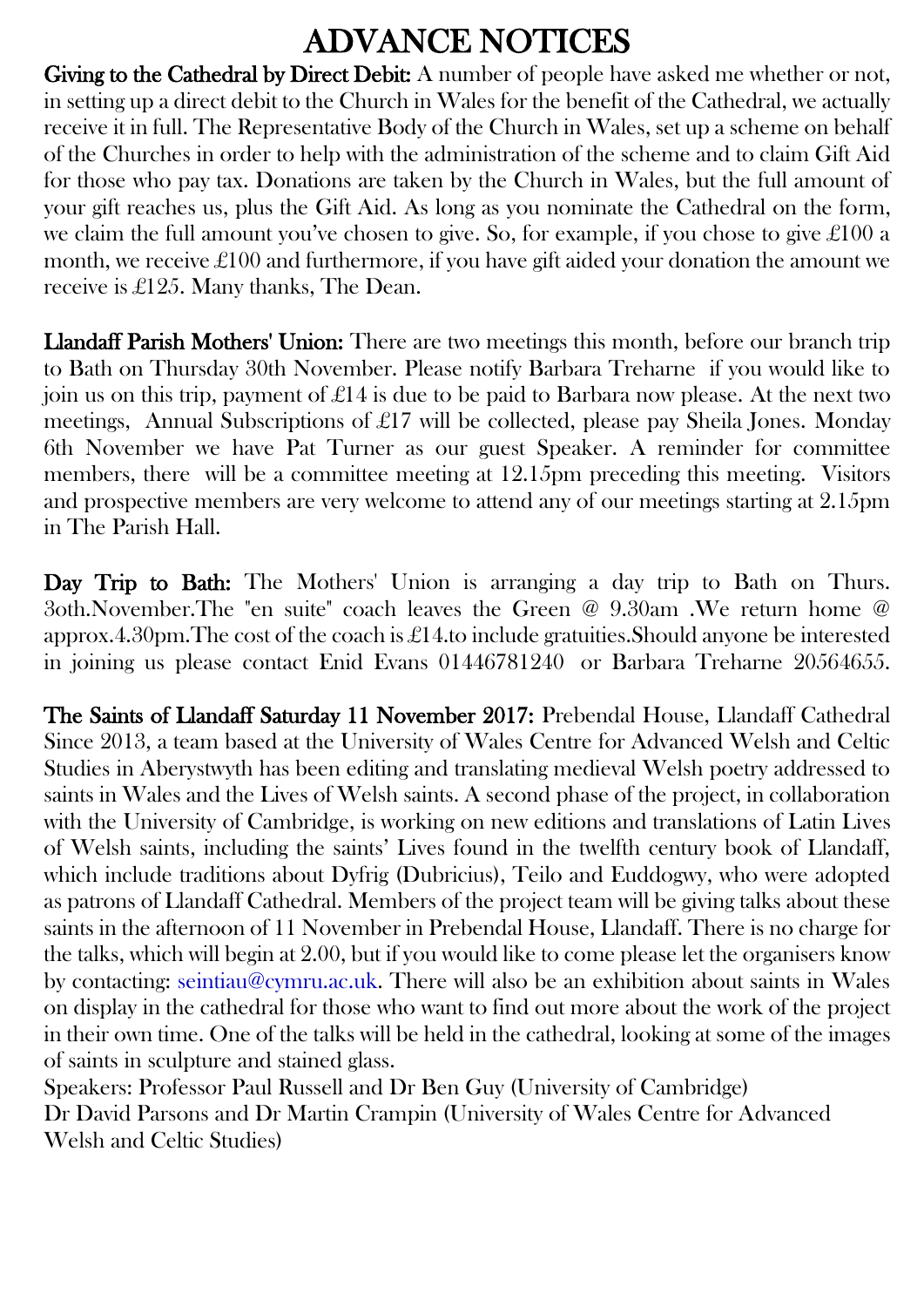## Next Sunday: 12th November 2017 (Remembrance Sunday)

## THE SECOND SUNDAY OF THE KINGDOM

| 7.30AM  | <b>Matins</b>              |
|---------|----------------------------|
| 8.00AM  | <b>Holy Eucharist</b>      |
| 9.00AM  | Parish Eucharist           |
| 10.50AM | <b>Choral Eucharist</b>    |
|         | with an Act of Remembrance |
| 12.30PM | <b>Holy Eucharist</b>      |
| 3.30PM  | <b>Choral Evensong</b>     |

#### Weekly Notes

Notices for the Weekly Notes to be received no later than 9.30am each Thursday Please send to or telephone the Cathedral Office A printable version of the weekly notes is now on the website [www.llandaffcathedral.org.uk](http://www.llandaffcathedral.org.uk/)